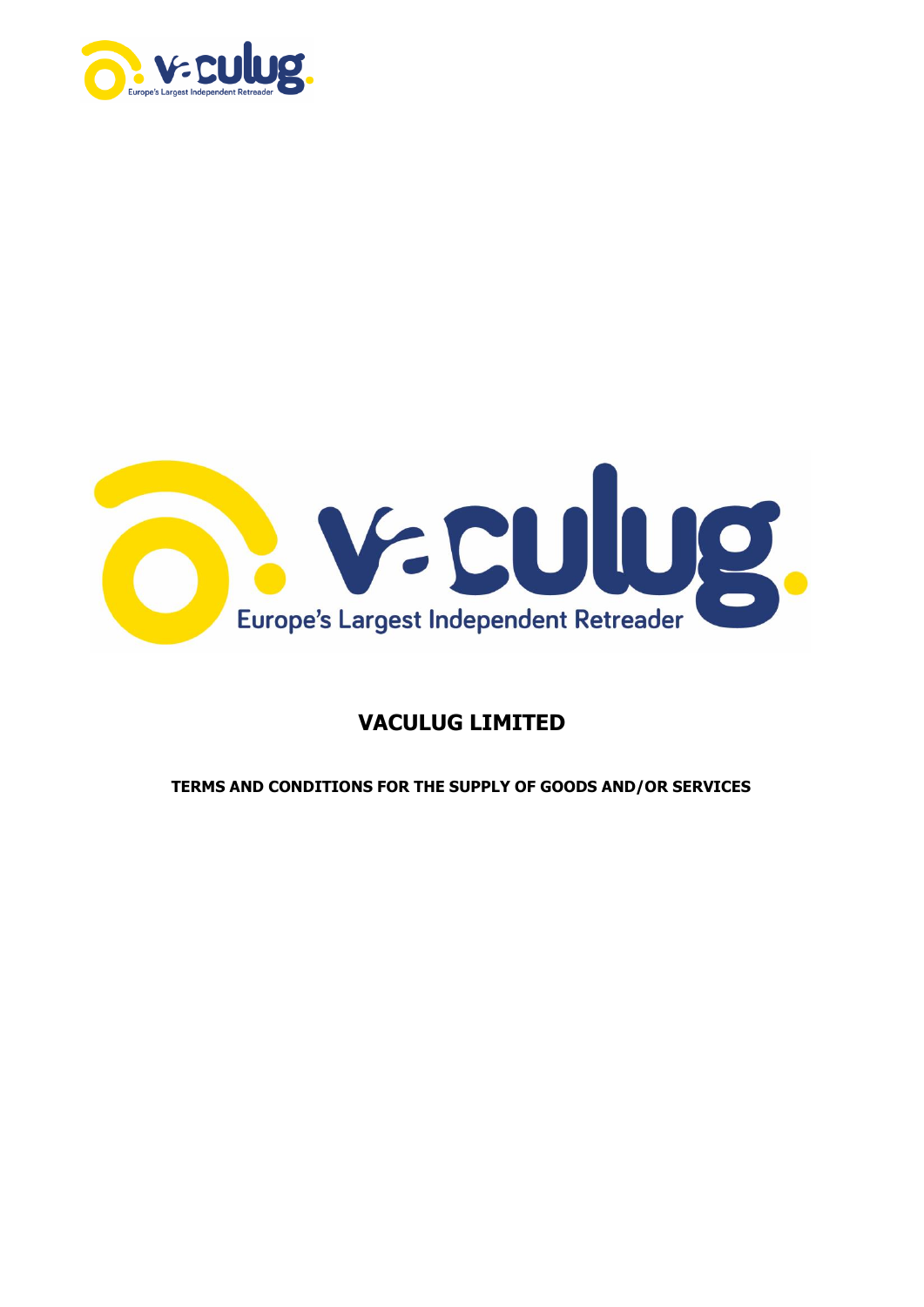

#### **The Customer's attention is particularly drawn to the provisions of clauses 6 and [11.](#page-9-0)**

#### **1. DEFINITIONS**

1.1 In these Conditions, the following definitions apply:

**Commencement Date:** has the meaning set out in clause [2.2.](#page-2-0)

**Conditions:** these terms and conditions as amended from time to time in accordance with clause [16.8.](#page-14-0)

**Contract:** the contract between the Supplier and the Customer for the supply of Goods and/or Services in accordance with these Conditions.

**Customer:** the person or firm who purchases the Goods and/or Services from the Supplier.

**Delivery Location:** has the meaning set out in clause [4.2.](#page-3-0)

**Force Majeure Event:** has the meaning given to it in clause [16.1\(a\).](#page-12-0)

**Goods:** the goods (or any part of them) sold or to be sold by the Supplier to the Customer set out in the Order.

**Goods Specification:** any specification for the Goods published from time to time by the Supplier.

**Intellectual Property Rights:** all patents, rights to inventions, utility models, copyright and related rights, trade marks, service marks, trade, business and domain names, rights in trade dress or get-up, rights in goodwill or to sue for passing off, unfair competition rights, rights in designs, rights in computer software, database right, topography rights, moral rights, rights in confidential information (including know-how and trade secrets) and any other intellectual property rights, in each case whether registered or unregistered and including all applications for and renewals or extensions of such rights, and all similar or equivalent rights or forms of protection in any part of the world.

**Order:** the Customer's order (in whatever form) for the supply of Goods and/or Services.

**Processing:** the repair of Tyres carried out by the Supplier on behalf of the Customer as part of the Services.

**Services:** the Processing of Tyres carried out by the Supplier on behalf of the Customer as set out in the Service Specification.

**Service Specification:** the description or specification for the Services published from time to time by the Supplier.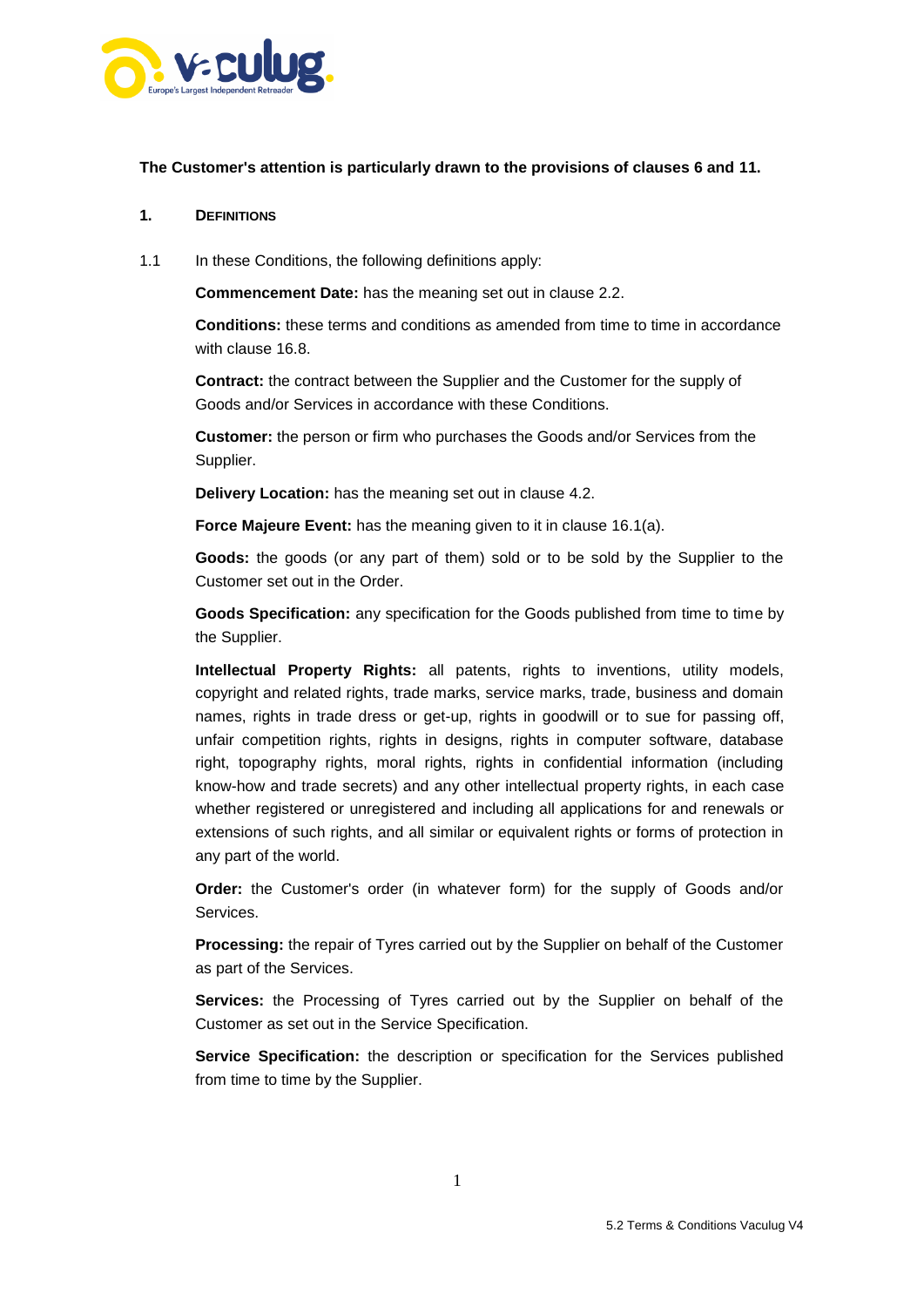

**Supplier:** Vaculug Limited registered in England and Wales with company number 00488961 and whose registered office is at Gonerby Hill Foot, Grantham, Lincolnshire NG31 8HE.

**Tyres:** the Customer's tyres submitted by the Customer for Processing by the Supplier.

# **2. BASIS OF CONTRACT**

- 2.1 The Order constitutes an offer by the Customer to purchase Goods and/or Services in accordance with these Conditions.
- <span id="page-2-0"></span>2.2 The Order shall only be deemed to be accepted when the Supplier supplies the Goods or commences providing the Services at which point and on which date the Contract shall come into existence (**Commencement Date**).
- 2.3 The Contract constitutes the entire agreement between the parties. The Customer acknowledges that it has not relied on any statement, promise or representation made or given by or on behalf of the Supplier which is not set out in the Contract.
- 2.4 Any samples, drawings, descriptive matter or advertising issued by the Supplier and any descriptions of the Goods or illustrations or descriptions of the Services contained in the Supplier's catalogues or brochures are issued or published for the sole purpose of giving an approximate idea of the Services and/or Goods described in them. They shall not form part of the Contract or have any contractual force.
- 2.5 These Conditions apply to the Contract to the exclusion of any other terms that the Customer seeks to impose or incorporate, or which are implied by trade, custom, practice or course of dealing.
- 2.6 Any quotation given by the Supplier shall not constitute an offer, and is only valid for a period of 21 days from its date of issue.
- 2.7 All of these Conditions shall apply to the supply of both Goods and Services except where application to one or the other is specified.
- 2.8 These conditions shall apply to all contracts for Sale and Purchase by Vaculug Ltd to the exclusion of all other terms and conditions including any which the Customer or Supplier may purport to apply under any purchase order, confirmation of order or any such similar document.
- 2.9 No variation or addition to these Conditions shall be effective unless agreed in Writing by a named director of Vaculug.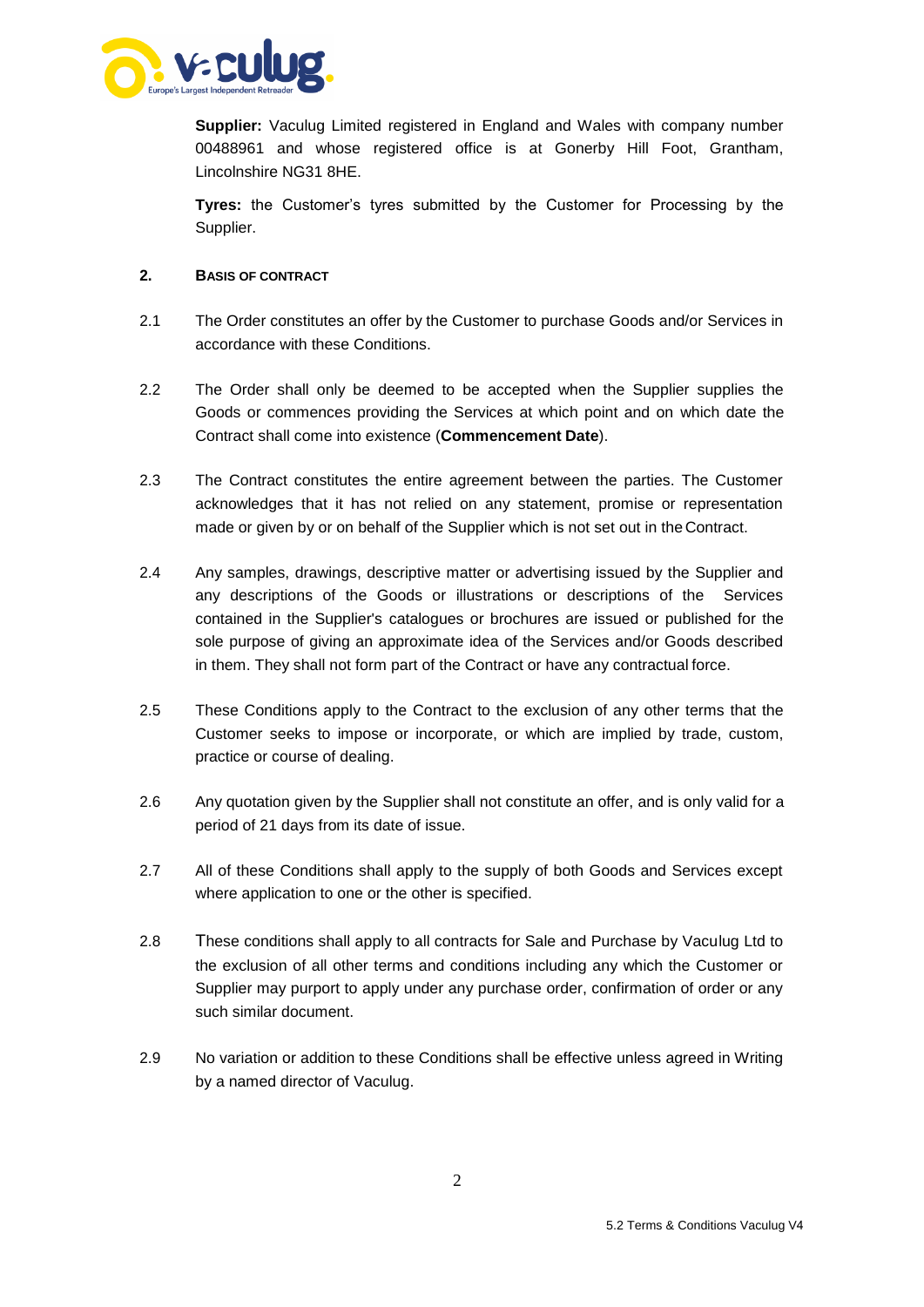

# **3. GOODS**

- 3.1 Vaculug's employees or agents are not authorised to make any representations concerning goods or services unless confirmed in Writing and in entering into the contract the Customer or Supplier acknowledges that it does not rely on any such representations which are not so confirmed.
- 3.2 Acceptance of delivery of Goods or Services shall be deemed conclusive evidence of the Customers or Suppliers acceptance of these conditions.
- 3.3 The Goods are described in the Goods Specification.
- 3.4 The Supplier reserves the right to amend the Goods Specification if required by any applicable statutory or regulatory requirements.

#### **4. DELIVERY OF GOODS**

- 4.1 The Supplier shall ensure that each delivery of the Goods is accompanied by a delivery note in the form used by the Supplier from time to time.
- <span id="page-3-0"></span>4.2 The Supplier shall deliver the Goods to the location set out in the Order or such other location as the parties may agree.
- 4.3 Delivery of the Goods shall be completed on the completion of unloading of the Goods at the Delivery Location.
- 4.4 Any dates quoted for delivery of the Goods or any are approximate only, and the time of delivery is not of the essence. The Supplier shall not be liable for any delay in delivery of the Goods or any failure to deliver the Goods that is caused by a Force Majeure Event or the Customer's failure to provide the Supplier with adequate delivery instructions.
- 4.5 The Supplier may deliver the Goods by instalments, which shall be invoiced and paid for separately. Each instalment shall constitute a separate contract. Any delay in delivery or defect in an instalment shall not entitle the Customer to cancel any other instalment.
- 4.6 The Supplier and the carrier must be advised in writing (otherwise than upon any of the carrier's documents) within seven days after the receipt of invoice if the Goods covered by the invoice have not been delivered or within two days of delivery if damage, pilferage or shortage is revealed upon receipt of the Goods. Provided such notice is give the Supplier will use its best endeavours to assist its customers to obtain proof of delivery or admission of damage, pilferage or short delivery from the carrier. Should the claim fail the responsibility for payment for the Goods so lost or damaged will rest with the Customer since responsibility for the Goods passes to the Customer immediately such goods are handed to the carrier.

In respect of goods delivered in the Supplier's own vehicles no claim for Goods lost or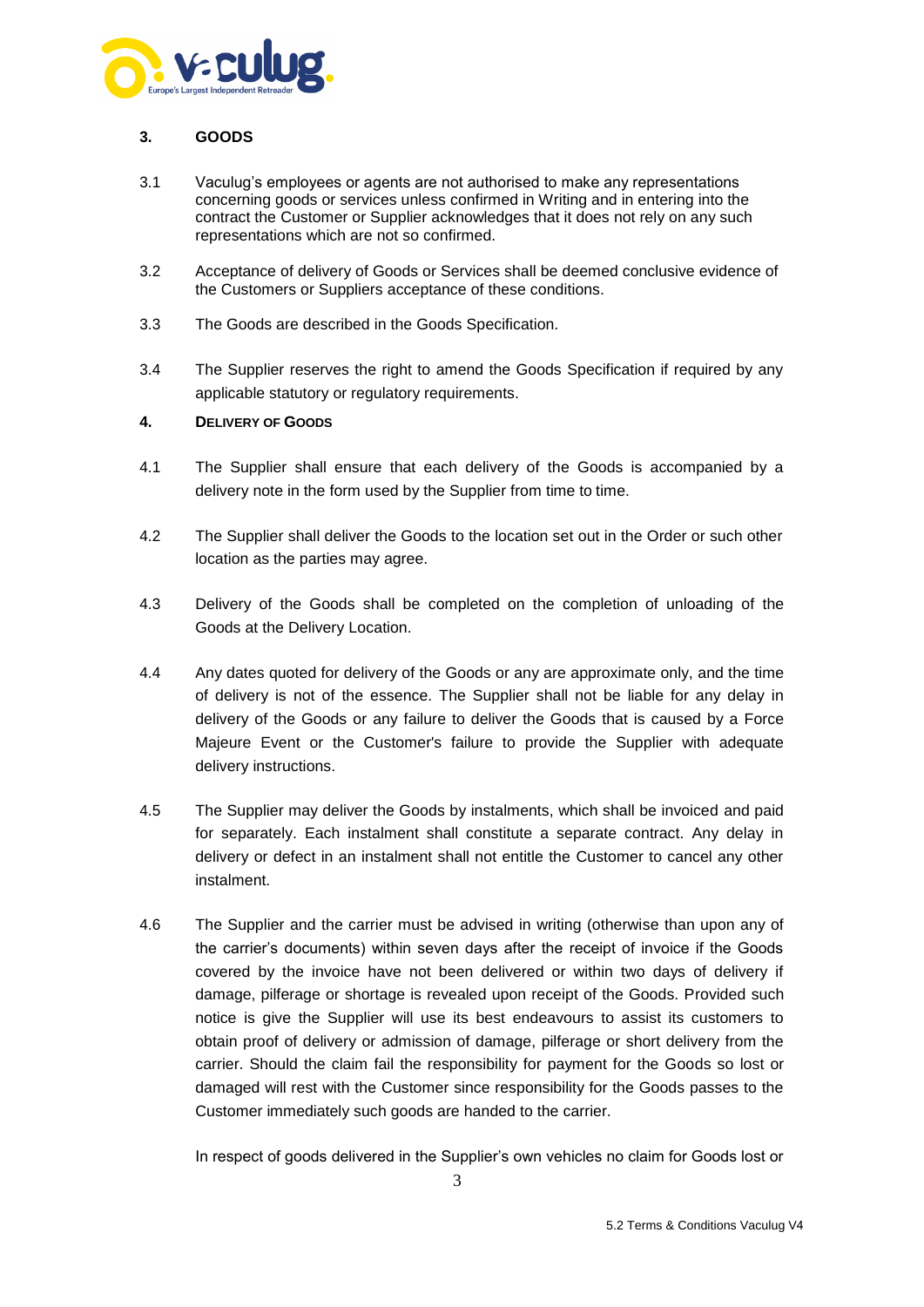

damages in transit will be entertained unless received within fourteen days from receipt of invoice.

#### <span id="page-4-1"></span>**5. QUALITY OF GOODS**

- 5.1 Subject to the remainder of this clause 5 and subject to Schedule 1, the Supplier warrants to the Customer that on delivery, and for a period of 36 months from the date of manufacture the Goods shall:
	- (a) conform in all material respects with the Goods Specification; and
	- (b) be free from material defects in material and workmanship.
- <span id="page-4-2"></span>5.2 Subject to clause [5.3, if](#page-4-0):
	- (a) the Customer gives notice in writing during the Warranty Period within a reasonable time of discovery that some or all of the Goods do not comply with the warranty set out in clause [5.1;](#page-4-1)
	- (b) the Supplier is given a reasonable opportunity of examining such Goods; and
	- (c) the Customer (if asked to do so by the Supplier) returns such Goods to the Supplier's place of business at the Supplier's cost,

the Supplier shall:

- i) in the case of Vaculug or Duramold Radial Truck and Bus Tyres, replace the defective Goods; and/or
- ii) in the case of Vaculug or Duramold Industrial and Earthmover Radial and Solid Remould Tyres, provide the Customer with a credit towards the purchase of new Goods amounting to the value of the tread remaining (the amount of the credit being based upon the selling price of the tyre at the date on which the Supplier's examination takes place).
- <span id="page-4-0"></span>5.3 The Supplier shall not be liable for the Goods' failure to comply with the warranty in clause [5.1 if](#page-4-1):
	- (a) the Customer makes any further use of such Goods after giving a notice in accordance with clause [5.2;](#page-4-2)
	- (b) the defect arises because the Customer failed to follow the Supplier's oral or written instructions as to the storage, installation, commissioning, use or maintenance of the Goods or (if there are none) good trade practice;
	- (c) the defect arises as a result of the Supplier following any drawing, design or Goods Specification supplied by the Customer;
	- (d) the Customer alters or repairs such Goods without the written consent of the Supplier;
	- (e) the defect arises as a result of road hazard injuries or damage caused by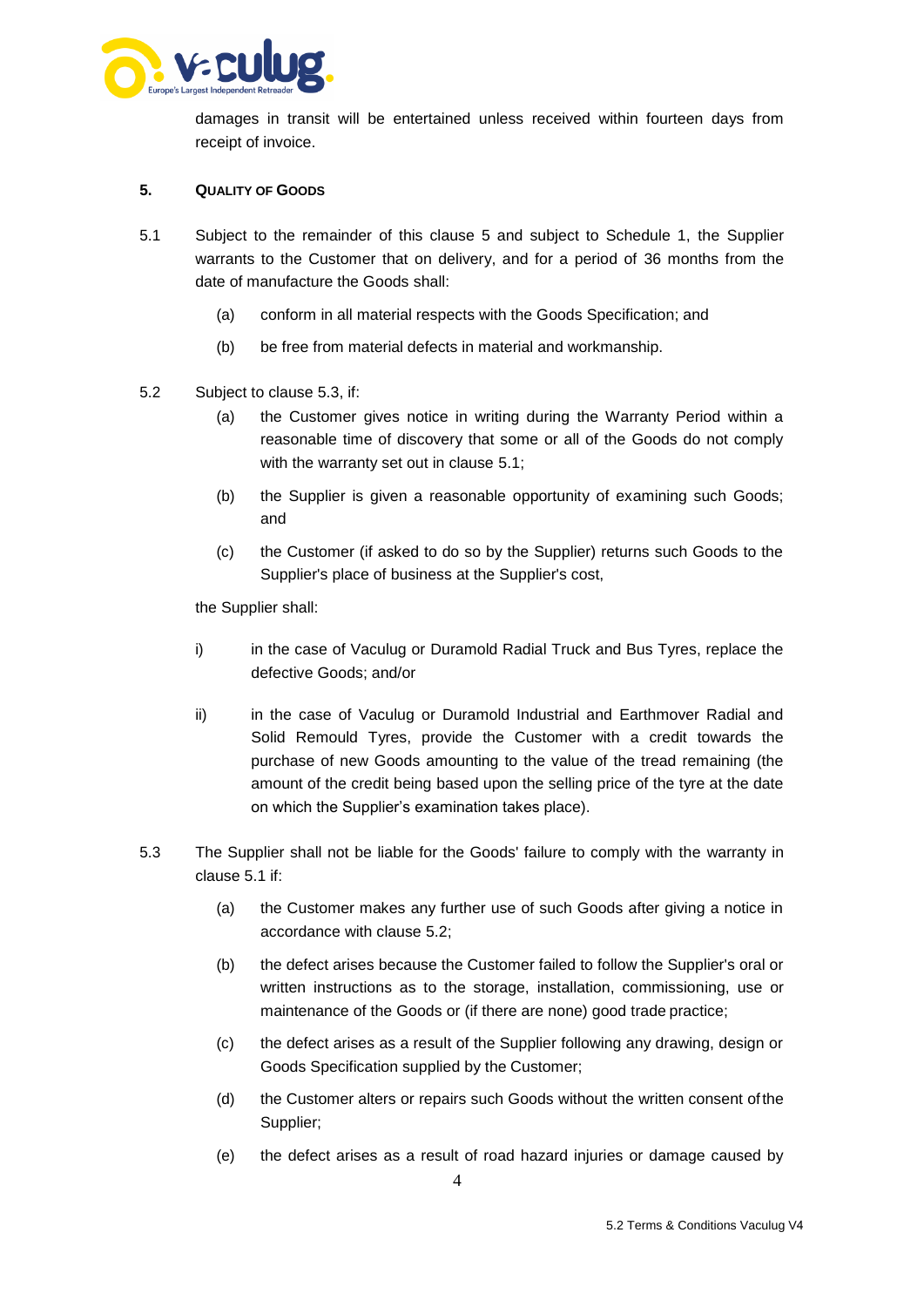

obstacles or debris such as cutting, chipping, punctures, snags, bruises, tears or impact breaks, fair wear and tear, wilful damage, negligence, abnormal working conditions, accident, corrosion, vandalism, fire, nature, improper mounting or dismounting procedures, improper inflation or other maintenance abuses, continued operation while flat or severely under inflated, improper application of tyre size and/or specification or use of sealants and/or fillers which have not been provided by the Supplier;

- (f) the Goods differ from the Goods Specification as a result of changes made to ensure they comply with applicable statutory or regulatory standards;
- (g) the claim is submitted after expiry of the Warranty Period;
- (h) in the case of Vaculug or Duramold Radial Truck and Bus Tyres, the tyre has been regrooved or has less than 3mm of the original tread depth remaining; or
- (i) in the case of Vaculug or Duramold Industrial and Earthmover Radial and Solid Remould Tyres, the tyre has been regrooved or has less than 20% of the original tread depth remaining.
- 5.4 Except as provided in this clause [5 a](#page-4-1)nd subject to clause 11, the Supplier shall have no liability to the Customer in respect of the Goods' failure to comply with the warranty set out in clause [5.1.](#page-4-1)
- 5.5 The Supplier shall provide the warranty set out in this clause [5](#page-4-1) in accordance with Schedule 1.

#### **6. TITLE AND RISK**

- 6.1 The risk in the Goods shall pass to the Customer on completion of delivery.
- 6.2 Title to the Goods shall not pass to the Customer until the Supplier has received payment in full (in cash or cleared funds) for:
	- (a) the Goods; and
	- (b) any other goods that the Supplier has supplied to the Customer.
- 6.3 Until title to the Goods has passed to the Customer, the Customer shall:
	- (a) hold the Goods on a fiduciary basis as the Supplier's bailee;
	- (b) store the Goods separately from all other goods held by the Customer so that they remain readily identifiable as the Supplier's property;
	- (c) not remove, deface or obscure any identifying mark or packaging on or relating to the Goods;
	- (d) maintain the Goods in satisfactory condition and keep them insured against all risks for their full price on the Supplier's behalf from the date of delivery;
	- (e) notify the Supplier immediately if it becomes subject to any of the events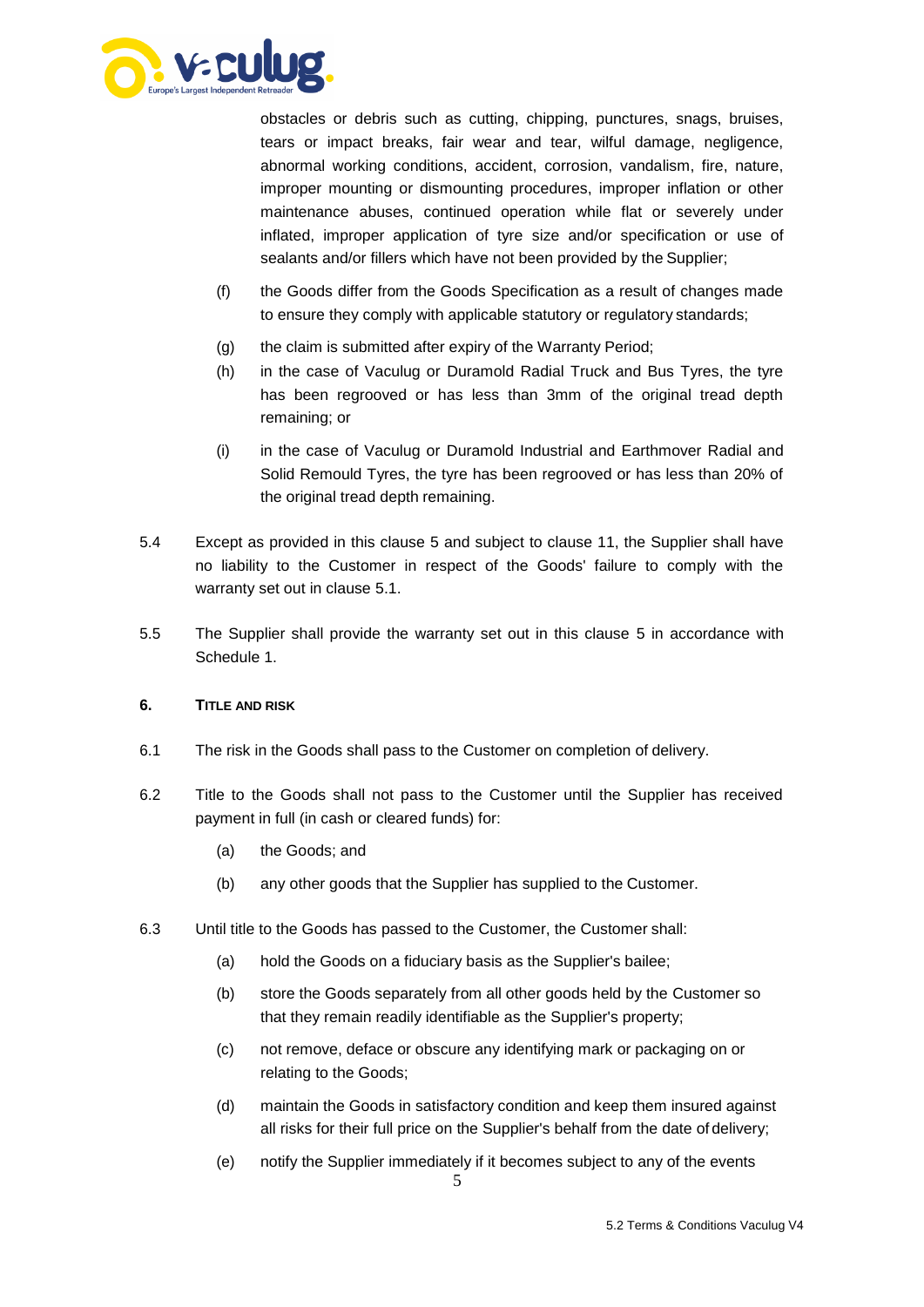

listed in clause [12.1\(b\) t](#page-10-0)o clause [12.1\(l\); a](#page-11-0)nd

(f) give the Supplier such information relating to the Goods as the Supplier may require from time to time,

but the Customer may resell or use the Goods in the ordinary course of its business.

6.4 If before title to the Goods passes to the Customer the Customer becomes subject to any of the events listed in clause [12.1\(b\) t](#page-10-0)o clause [12.1\(l\), o](#page-11-0)r the Supplier reasonably believes that any such event is about to happen and notifies the Customer accordingly, then, provided the Goods have not been resold, or irrevocably incorporated into another product, and without limiting any other right or remedy the Supplier may have, the Supplier may at any time require the Customer to deliver up the Goods and, if the Customer fails to do so promptly, enter any premises of the Customer or of any third party where the Goods are stored in order to recover them.

# **7. SUPPLY OF SERVICES**

- 7.1 The Supplier shall provide the Services to the Customer in accordance with the Service Specification in all material respects.
- 7.2 The Supplier shall use all reasonable endeavours to meet any performance dates for the Services specified in the Order, but any such dates shall be estimates only and time shall not be of the essence for the performance of the Services.
- 7.3 The Supplier shall have the right to make any changes to the Services which are necessary to comply with any applicable law or safety requirement, or which do not materially affect the nature or quality of the Services.
- 7.4 The Supplier warrants to the Customer that the Services will be provided using reasonable care and skill.
- 7.5 Any Tyres found to be unsuitable for Processing by the Supplier will be returned in the condition in which they then are but only if such return is requested but the Customer at the time of submission of the Tyres.
- 7.6 The Supplier reserves the right not to Process any Tyres which in its opinion are unsuitable for Processing.
- 7.7 Save where the Supplier is negligent in the provision of the Services, the Supplier accepts no liability for damage to the Customer's wheels or other component parts whilst in its charge.
- 7.8 The Supplier reserves the right to make a charge for the storage of Tyres sent to its premises for quotation if the quotation is not accepted or the Tyres removed from the Supplier's premises within 28 days of the date of the quotation.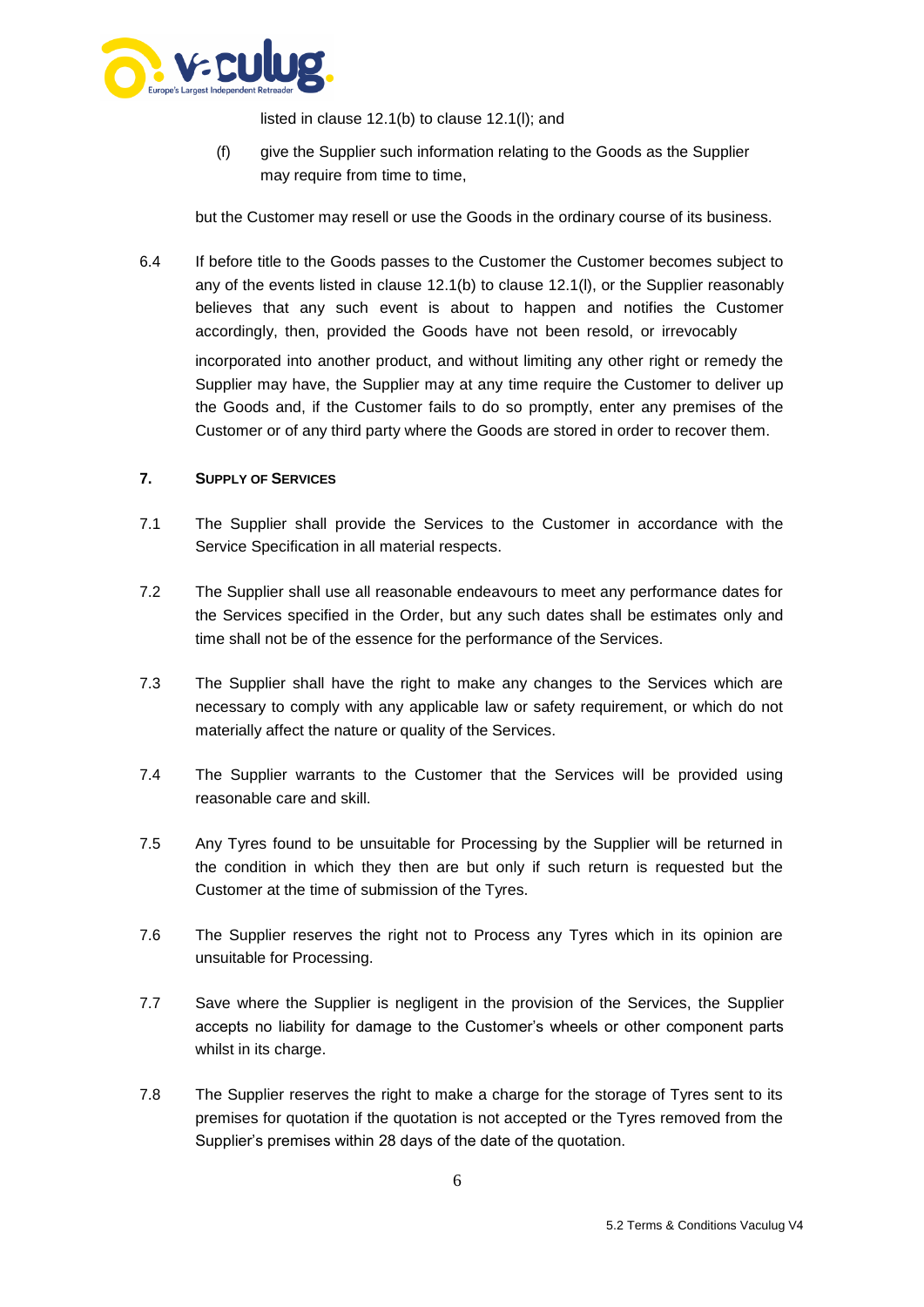

#### **8. CUSTOMER'S OBLIGATIONS**

- 8.1 The Customer shall:
	- (a) ensure that the terms of the Order are complete and accurate;
	- (b) co-operate with the Supplier in all matters relating to the Services;
	- (c) provide the Supplier, its employees, agents, consultants and subcontractors, with access to the Customer's premises, office accommodation and other facilities as reasonably required by the Supplier to provide the Services;
	- (d) provide the Supplier with such information and materials as the Supplier may reasonably require to supply the Services, and ensure that such information is accurate in all material respects;
	- (e) ensure the correct choice and fitting of the Goods;
	- (f) advise their Customers and users upon all aspects of correct tyre maintenance;
	- (g) advise their Customers and users of the terms of the warranty set out in Schedule 1 and clause [5 \(](#page-4-1)and the restriction thereto) and that the Supplier accepts no liability for claims arising in consequence of inadequate maintenance or misuse of the Goods.
- <span id="page-7-0"></span>8.2 If the Supplier's performance of any of its obligations in respect of the Services is prevented or delayed by any act or omission by the Customer or failure by the Customer to perform any relevant obligation (**Customer Default**):
	- (a) the Supplier shall without limiting its other rights or remedies have the right to suspend performance of the Services until the Customer remedies the Customer Default;
	- (b) the Supplier shall not be liable for any costs or losses sustained or incurred by the Customer arising directly or indirectly from the Supplier's failure or delay to perform any of its obligations as set out in this clause [8.2; a](#page-7-0)nd
	- (c) the Customer shall reimburse the Supplier on written demand for any costs or losses sustained or incurred by the Supplier arising directly or indirectly from the Customer Default.

#### **9. PRICE, CHARGES AND PAYMENT**

9.1 The price for Goods and/or the Services shall be the price set out in the Order or, if no price is quoted, the price set out in [the Supplier's published price list as at the date of delivery.] The price of the Goods and/or the Services is inclusive of all costs and charges of packaging, insurance and transport.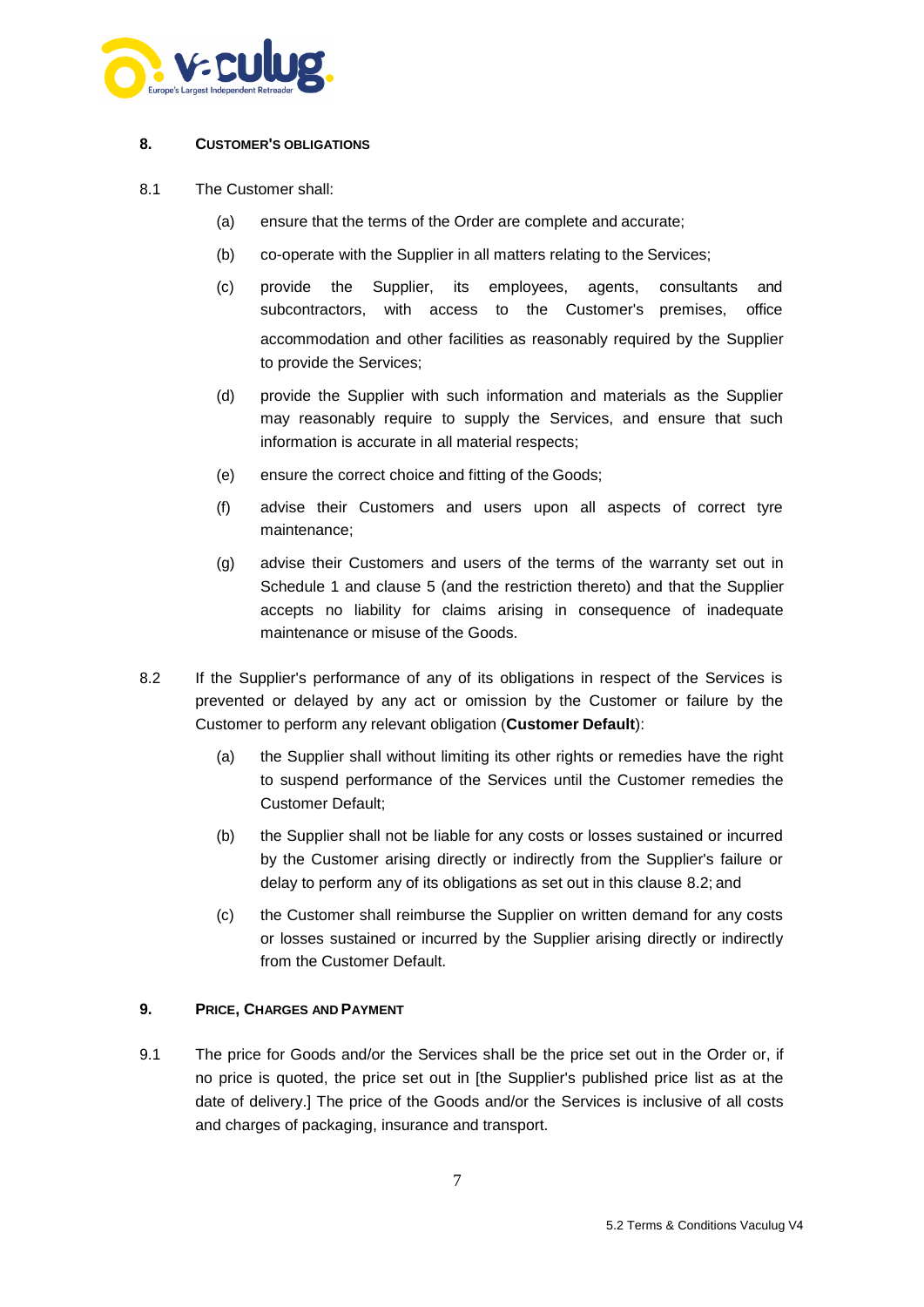

- 9.2 The Supplier reserves the right at any time to increase the price of the Goods and/or the Services by giving notice to the Customer at any time before delivery, to reflect any increase in the cost of the Goods and/or the Services to the Supplier that is due to:
	- (i) any factor beyond the control of the Supplier (including foreign exchange fluctuations, increases in taxes and duties, and increases in labour, materials and other manufacturing costs);
	- (ii) any request by the Customer to change the delivery date(s), quantities or types of Goods or Services ordered, or the Goods Specification or Services Specification; or
	- (iii) any delay caused by any instructions of the Customer in respect of the Goods or failure of the Customer to give the Supplier adequate or accurate information or instructions in respect of the Goods and/or Services.
- 9.3 In respect of Goods and Services, the Supplier shall invoice the Customer on or at any time after completion of delivery.
- 9.4 The Customer shall pay each invoice submitted by the Supplier:
	- (a) within 30 days after the end of the month of delivery unless otherwise agreed; and
	- (b) in full and in cleared funds to a bank account nominated in writing by the Supplier, and

time for payment shall be of the essence of the Contract.

- 9.5 All amounts payable by the Customer under the Contract are exclusive of amounts in respect of value added tax chargeable from time to time (**VAT**). Where any taxable supply for VAT purposes is made under the Contract by the Supplier to the Customer, the Customer shall, on receipt of a valid VAT invoice from the Supplier, pay to the Supplier such additional amounts in respect of VAT as are chargeable on the supply of the Services or Goods at the same time as payment is due for the supply of the Services or Goods.
- 9.6 Without limiting any other right or remedy of the Supplier, if the Customer fails to make any payment due to the Supplier under the Contract by the due date for payment (**Due Date**), the Supplier shall have the right to charge interest on the overdue amount at the rate of 4 per cent per annum above the then current Bank of England's base rate accruing on a daily basis from the Due Date until the date of actual payment of the overdue amount, whether before or after judgment, and compounding quarterly.
- 9.7 The Customer shall pay all amounts due under the Contract in full without any deduction or withholding except as required by law and the Customer shall not be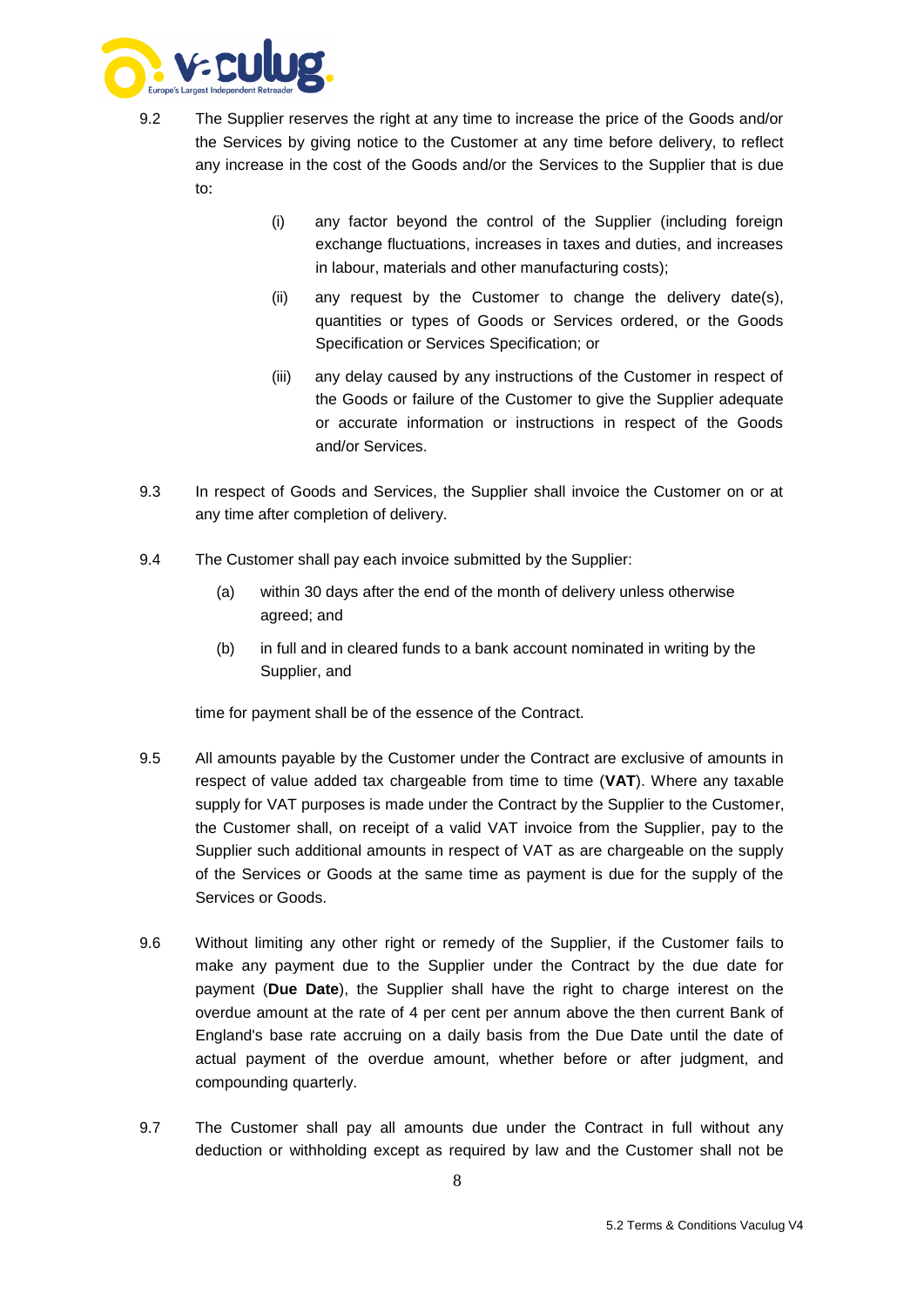

entitled to assert any credit, or counterclaim against the Supplier in order to justify withholding payment of any such amount in whole or in part. In respect of rights of set-off the Customer shall only be entitled to set off any amount owing to it by the Supplier against any amount payable by the Customer to the Supplier to the extent of ascertained sums which the Supplier agrees are due from time to time arising out of the ongoing trading relationship between the parties. The Supplier may, without

limiting its other rights or remedies, set off any amount owing to it by the Customer against any amount payable by the Supplier to the Customer.

#### **10. INTELLECTUAL PROPERTY RIGHTS**

10.1 All Intellectual Property Rights in or arising out of or in connection with the Services shall be owned by the Supplier.

# <span id="page-9-0"></span>**11. LIMITATION OF LIABILITY: THE CUSTOMER'S ATTENTION IS PARTICULARLY DRAWN TO THIS CLAUSE**

- <span id="page-9-1"></span>11.1 Nothing in these Conditions shall limit or exclude the Supplier's liability for:
	- (a) death or personal injury caused by its negligence, or the negligence of its employees, agents or subcontractors;
	- (b) fraud or fraudulent misrepresentation;
	- (c) breach of the terms implied by section 2 of the Supply of Goods and Services Act 1982 (title and quiet possession);
	- (d) breach of the terms implied by section 12 of the Sale of Goods Act 1979 (title and quiet possession); or
	- (e) defective products under the Consumer Protection Act 1987.
- 11.2 Subject to clause [11.1:](#page-9-1)
	- (a) the Supplier shall under no circumstances whatever be liable to the Customer, whether in contract, tort (including negligence), breach of statutory duty, or otherwise, for any loss of profit, or any indirect or consequential loss arising under or in connection with the Contract; and
	- (b) the Supplier's total liability to the Customer in respect of all other losses arising under or in connection with the Contract, whether in contract, tort (including negligence), breach of statutory duty, or otherwise, shall in no circumstances exceed the value of the Goods and/or the Services to which the claim relates.
- 11.3 Except as set out in these Conditions, all warranties, conditions and other terms implied by statute or common law are, to the fullest extent permitted by law, excluded from the Contract.
- 11.4 This clause [11 s](#page-9-0)hall survive termination of the Contract.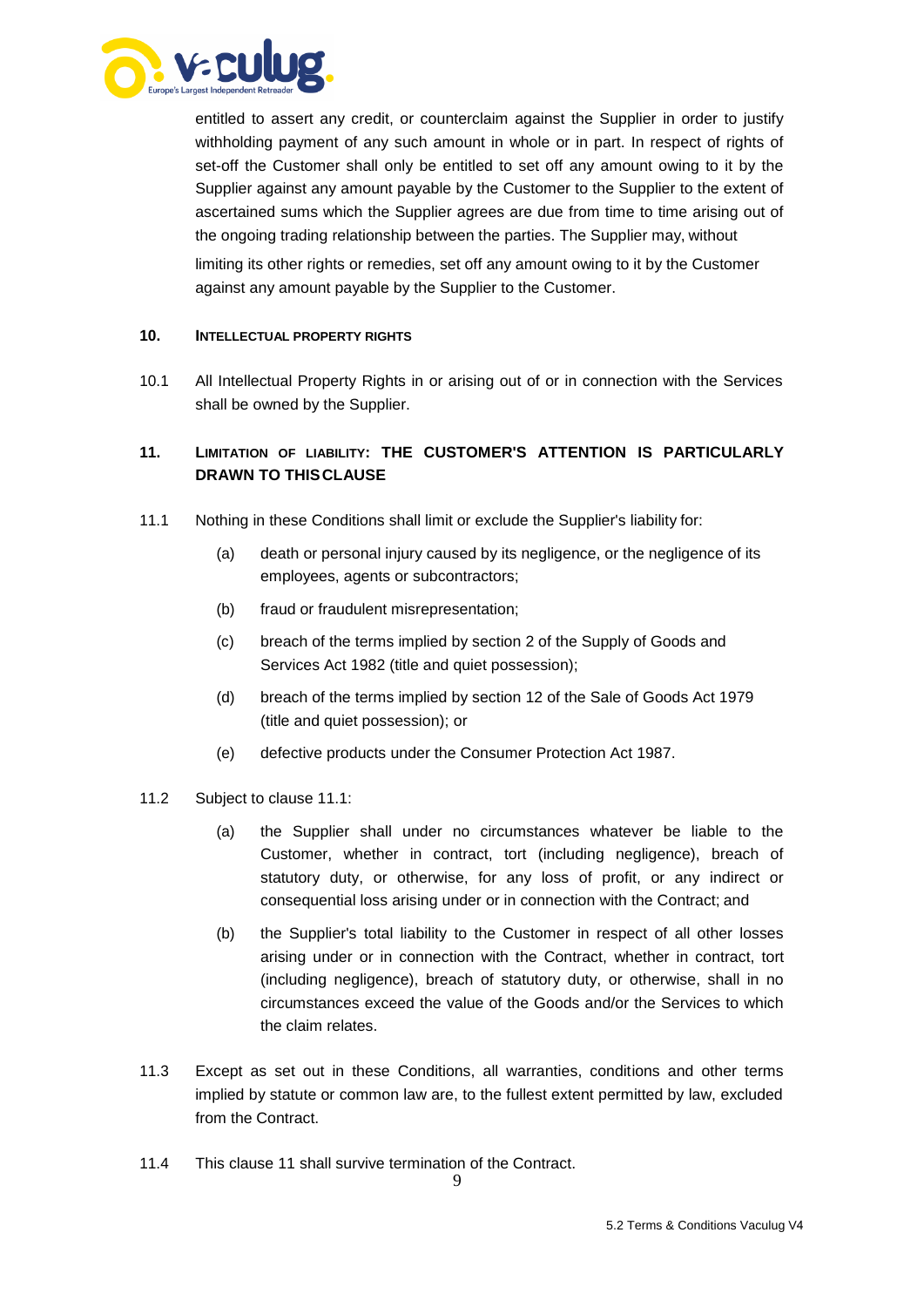

# **12. TERMINATION**

- <span id="page-10-1"></span><span id="page-10-0"></span>12.1 Without limiting its other rights or remedies, each party may terminate the Contract with immediate effect by giving written notice to the other party if:
	- (a) Vaculug reserves the right to terminate any contract for any reason as we see fit on an immediate basis with no notice required.
	- (b) the other party commits a material breach of its obligations under this Contract and (if such breach is remediable) fails to remedy that breach within ten (10) working days after receipt of notice in writing of the breach;
	- (c) the other party suspends, or threatens to suspend, payment of its debts or is unable to pay its debts as they fall due or admits inability to pay its debts or (being a company) is deemed unable to pay its debts within the meaning of section 123 of the Insolvency Act 1986 or (being an individual) is deemed either unable to pay its debts or as having no reasonable prospect of so doing, in either case, within the meaning of section 268 of the Insolvency Act 1986 or (being a partnership) has any partner to whom any of the foregoing apply;
	- (d) the other party commences negotiations with all or any class of its creditors with a view to rescheduling any of its debts, or makes a proposal for or enters into any compromise or arrangement with its creditors other than (where a company) for the sole purpose of a scheme for a solvent amalgamation of that other party with one or more other companies or the solvent reconstruction of that other party;
	- (e) a petition is filed, a notice is given, a resolution is passed, or an order is made, for or in connection with the winding up of the other party (being a company) other than for the sole purpose of a scheme for a solvent amalgamation of the other party with one or more other companies or the solvent reconstruction of that other party;
	- (f) the other party (being an individual) is the subject of a bankruptcy petition or order;
	- (g) a creditor or encumbrancer of the other party attaches or takes possession of, or a distress, execution, sequestration or other such process is levied or enforced on or sued against, the whole or any part of its assets and such attachment or process is not discharged within 14 days;
	- (h) an application is made to court, or an order is made, for the appointment of an administrator or if a notice of intention to appoint an administrator is given or if an administrator is appointed over the other party (being a company);
	- (i) a floating charge holder over the assets of the other party (being a company) has become entitled to appoint or has appointed an administrative receiver;
	- 10 (j) a person becomes entitled to appoint a receiver over the assets of the other party or a receiver is appointed over the assets of the other party;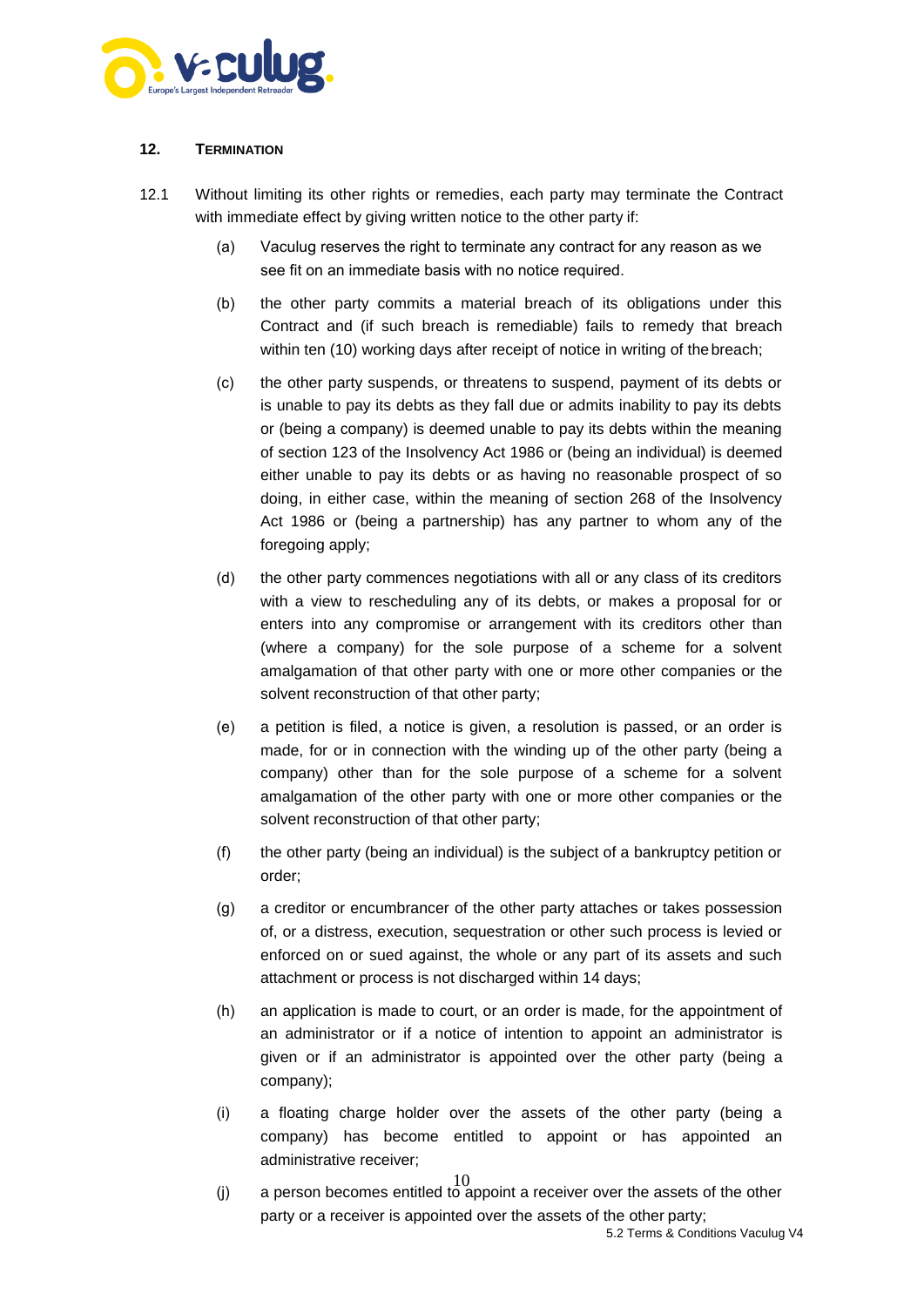

- (j) any event occurs, or proceeding is taken, with respect to the other party in any jurisdiction to which it is subject that has an effect equivalent or similar to any of the events mentioned in clause [12.1\(b\)](#page-10-0) to clause [12.1\(i\)](#page-10-1) (inclusive);
- (k) the other party suspends, threatens to suspend, ceases or threatens to cease to carry on, all or substantially the whole of its business; or
- (l) the other party (being an individual) dies or, by reason of illness or incapacity (whether mental or physical), is incapable of managing his own affairs or becomes a patient under any mental health legislation.
- <span id="page-11-0"></span>12.2 Without limiting its other rights or remedies, the Supplier may also terminate the Contract with immediate effect by giving written notice to the Customer if the Customer fails to pay any amount due under this Contract on the due date for payment.
- 12.3 Without limiting its other rights or remedies, the Supplier shall have the right to suspend the supply of Services or all further deliveries of Goods under the Contract or any other contract between the Customer and the Supplier if:
	- (a) the Customer fails to make pay any amount due under this Contract on the due date for payment; or
	- (b) the Customer becomes subject to any of the events listed in clause [12.1\(b\)](#page-10-0) to clause [12.1\(l\), o](#page-11-0)r the Supplier reasonably believes that the Customer is about to become subject to any of them.

#### **13. CONSEQUENCES OF TERMINATION**

On termination of the Contract for any reason:

- (a) the Customer shall immediately pay to the Supplier all of the Supplier's outstanding unpaid invoices and interest and, in respect of Services supplied but for which no invoice has yet been submitted, the Supplier shall submit an invoice, which shall be payable by the Customer immediately on receipt;
- (b) the accrued rights and remedies of the parties as at termination shall not be affected, including the right to claim damages in respect of any breach of the Contract which existed at or before the date of termination or expiry; and
- (c) clauses which expressly or by implication have effect after termination shall continue in full force and effect.

#### **14. BRANDING AND MARKING**

14.1 The Customer shall not and shall procure that anyone to whom it sells the Goods shall not without the authority in writing of the Supplier sell, offer for sale, advertise or supply any of the Goods which have been defaced branded re-cut or tampered with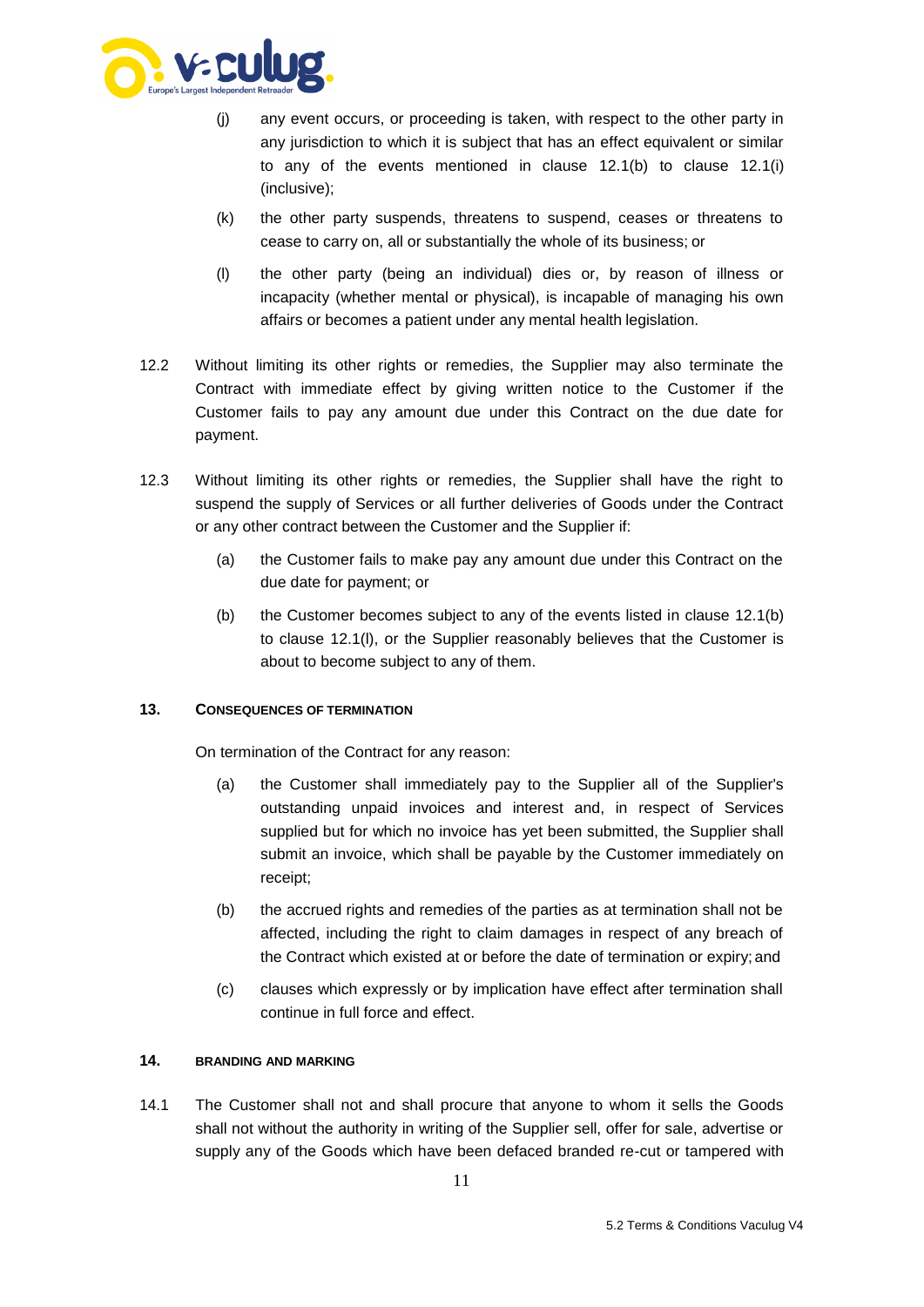

in any way whatsoever or sell offer for sale advertise or supply any Goods which by virtue of having been defaced branded re-cut or tampered with have been made to resemble any of the Goods or in respect of which the Supplier's name or marks on the goods have been so used as to be likely in the opinion of the Supplier to lead a purchaser or user to assume that the goods purchased or used are products of the Supplier.

14.2 In no case will the Supplier entertain any claim in respect of Goods which have been so defaced branded re-cut or tampered with as set out in clause 14.1 above.

#### **15. EXHIBITIONS**

15.1 The Customer shall not, and shall procure that any third party to whom it sells the Goods shall not, without the previous consent of the Supplier, exhibit any of the Goods at any exhibition or show held in the European Economic Community except when fitted to or forming a component part of a motorcar machine implement or other vehicle and shall not without such consent display or distribute or use at any such exhibition or show any advertising matter or price list relating to the Goods.

#### **16. GENERAL**

- <span id="page-12-0"></span>16.1 Force majeure:
	- (a) For the purposes of this Contract, **Force Majeure Event** means an event beyond the reasonable control of the Supplier including but not limited to strikes, lock-outs or other industrial disputes (whether involving the workforce of the party or any other party), failure of a utility service or transport network, act of God, war, riot, civil commotion, malicious damage, compliance with any law or governmental order, rule, regulation or direction, accident, breakdown of plant or machinery, fire, flood, storm, shortage of raw materials or default of suppliers or subcontractors.
	- (b) The Supplier shall not be liable to the Customer as a result of any delay or failure to perform its obligations under this Contract as a result of a Force Majeure Event.
	- (c) If the Force Majeure Event prevents the Supplier from providing any of the Services and/or Goods for more than four (4) weeks, the Supplier shall, without limiting its other rights or remedies, have the right to terminate this Contract immediately by giving written notice to the Customer.
- 16.2 Assignment and subcontracting:
	- (a) The Supplier may at any time assign, transfer, charge, subcontract or deal in any other manner with all or any of its rights under the Contract and may subcontract or delegate in any manner any or all of its obligations under the Contract to any third party.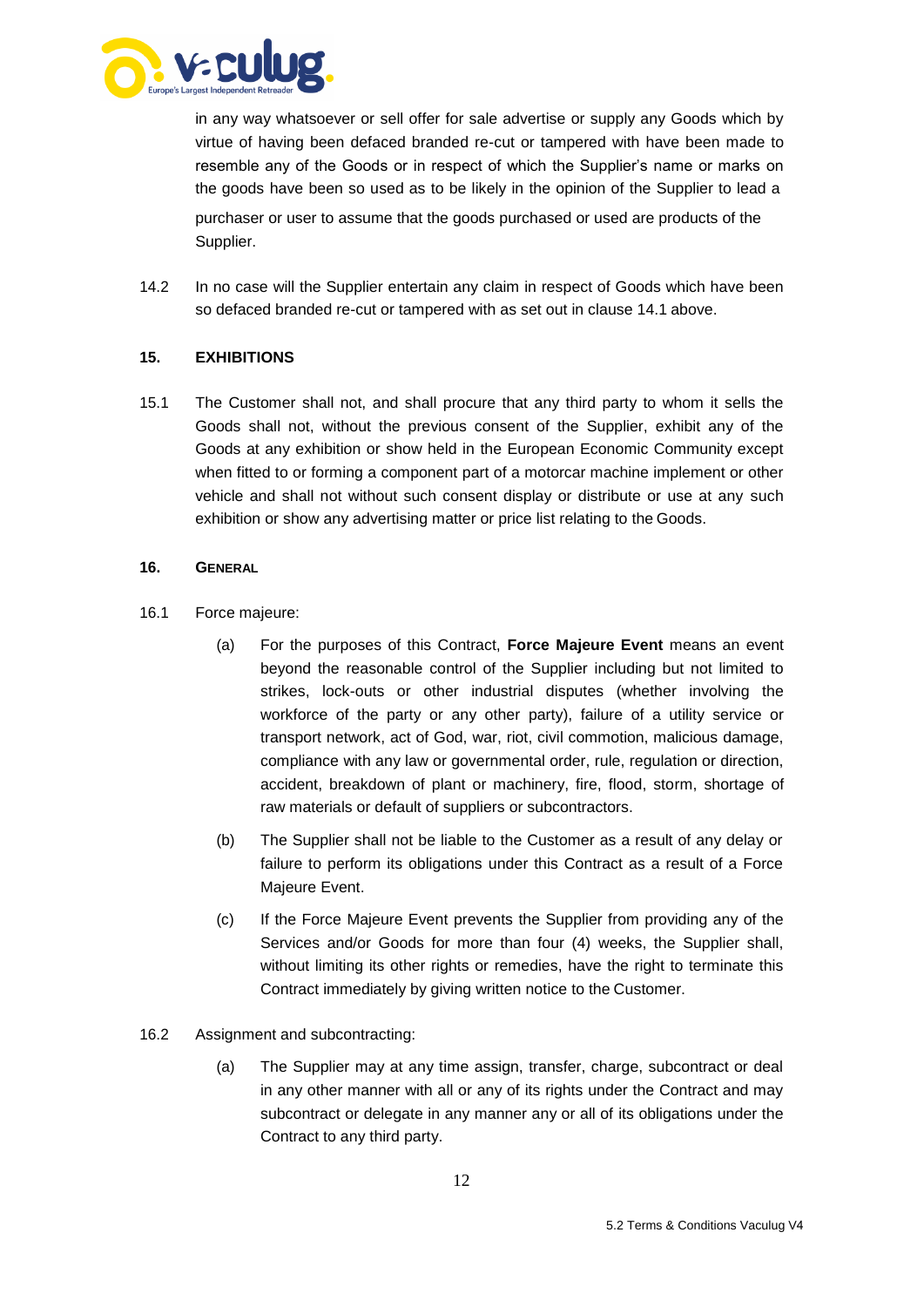

(b) The Customer shall not, without the prior written consent of the Supplier, assign, transfer, charge, subcontract or deal in any other manner with all or any of its rights or obligations under the Contract.

# <span id="page-13-0"></span>16.3 Notices:

- (a) Any notice or other communication required to be given to a party under or in connection with this Contract shall be in writing and shall be delivered to the other party personally or sent by prepaid first-class post, recorded delivery or by commercial courier, at its registered office (if a company) or (in any other case) its principal place of business, or sent by fax to the other party's main fax number.
- (b) Any notice or other communication shall be deemed to have been duly received if delivered personally, when left at such addressor, if sent by prepaid first-class post or recorded delivery, at 9.00 am on the second Day after posting, or if delivered by commercial courier, on the date and at the time that the courier's delivery receipt is signed, or if sent by fax, on the next Day after transmission.
- (c) This clause [16.3 s](#page-13-0)hall not apply to the service of any proceedings or other documents in any legal action. For the purposes of this clause, "writing" shall not include e-mails and for the avoidance of doubt notice given under this Contract shall not be validly served if sent by e-mail.
- 16.4 Waiver and cumulative remedies:
	- (a) A waiver of any right under the Contract is only effective if it is in writing and shall not be deemed to be a waiver of any subsequent breach or default. No failure or delay by a party in exercising any right or remedy under the Contract or by law shall constitute a waiver of that or any other right or remedy, nor preclude or restrict its further exercise. No single or partial exercise of such right or remedy shall preclude or restrict the further exercise of that or any other right or remedy.
	- (b) Unless specifically provided otherwise, rights arising under the Contract are cumulative and to not exclude rights provided by law.
- 16.5 Severance:
	- (a) If a court or any other competent authority finds that any provision of the Contract (or part of any provision) is invalid, illegal or unenforceable, that provision or part-provision shall, to the extent required, be deemed deleted, and the validity and enforceability of the other provisions of the Contract shall not be affected.
	- (b) If any invalid, unenforceable or illegal provision of the Contract would be valid, enforceable and legal if some part of it were deleted, the provision shall apply with the minimum modification necessary to make it legal, valid and enforceable.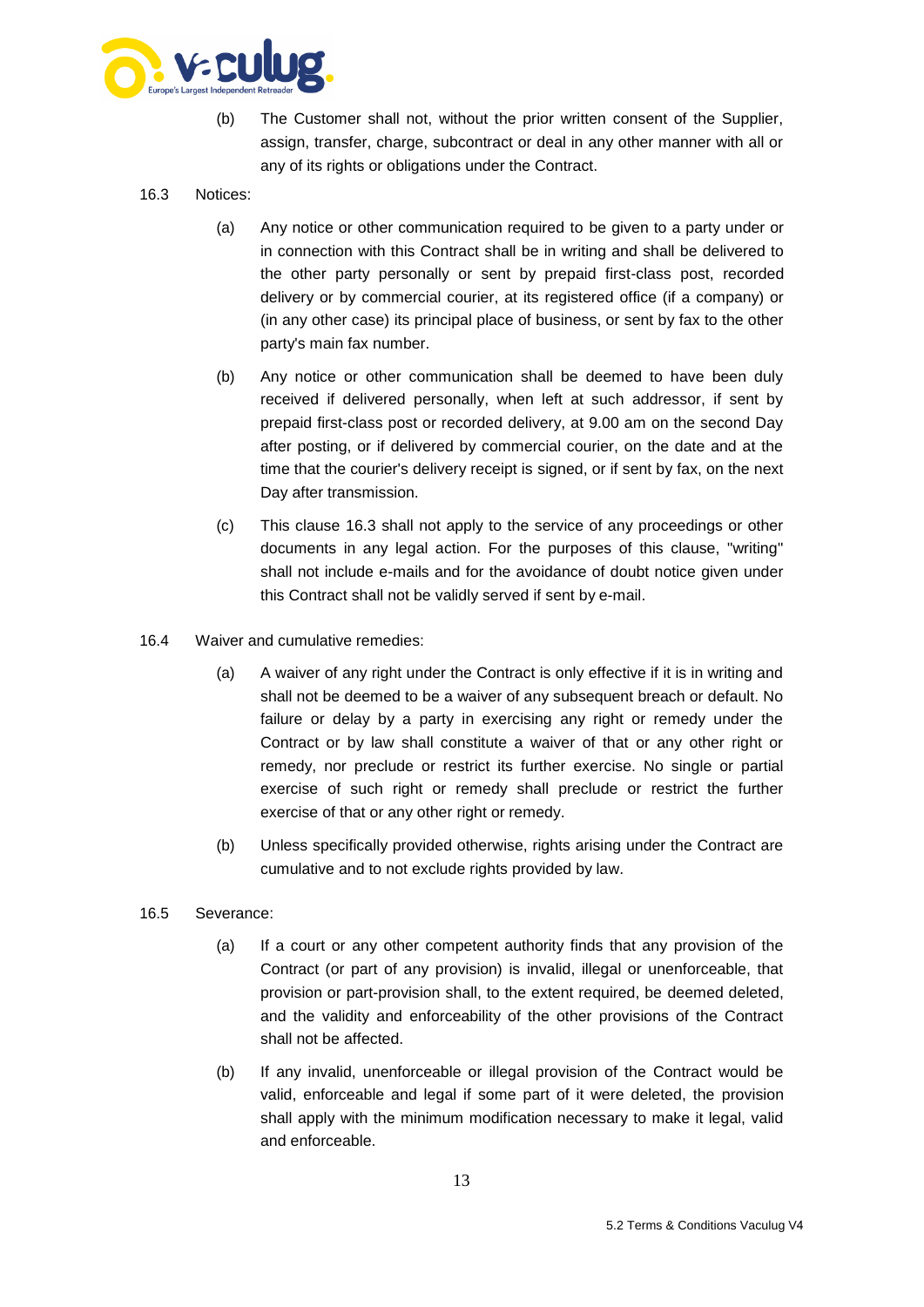

- 16.6 No partnership: Nothing in the Contract is intended to, or shall be deemed to, constitute a partnership or joint venture of any kind between any of the parties, nor constitute any party the agent of another party for any purpose. No party shall have authority to act as agent for, or to bind, the other party in any way.
- 16.7 Third parties: A person who is not a party to the Contract shall not have any rights under or in connection with it.
- <span id="page-14-0"></span>16.8 Variation: Except as set out in these Conditions, any variation, including the introduction of any additional terms and conditions, to the Contract shall only be binding when agreed in writing and signed by the Supplier.
- 16.9 Governing law and jurisdiction: This Contract, and any dispute or claim arising out of or in connection with it or its subject matter or formation (including non-contractual disputes or claims), shall be governed by, and construed in accordance with, English law, and the parties irrevocably submit to the exclusive jurisdiction of the courts of England and Wales.

#### 17. **SELLING GOODS TO VACULUG**

17.1 All Goods sold to Vaculug can be returned if not sold or used by Vaculug in a six month period. All goods will be returned at the cost of the company supplying Vaculug.